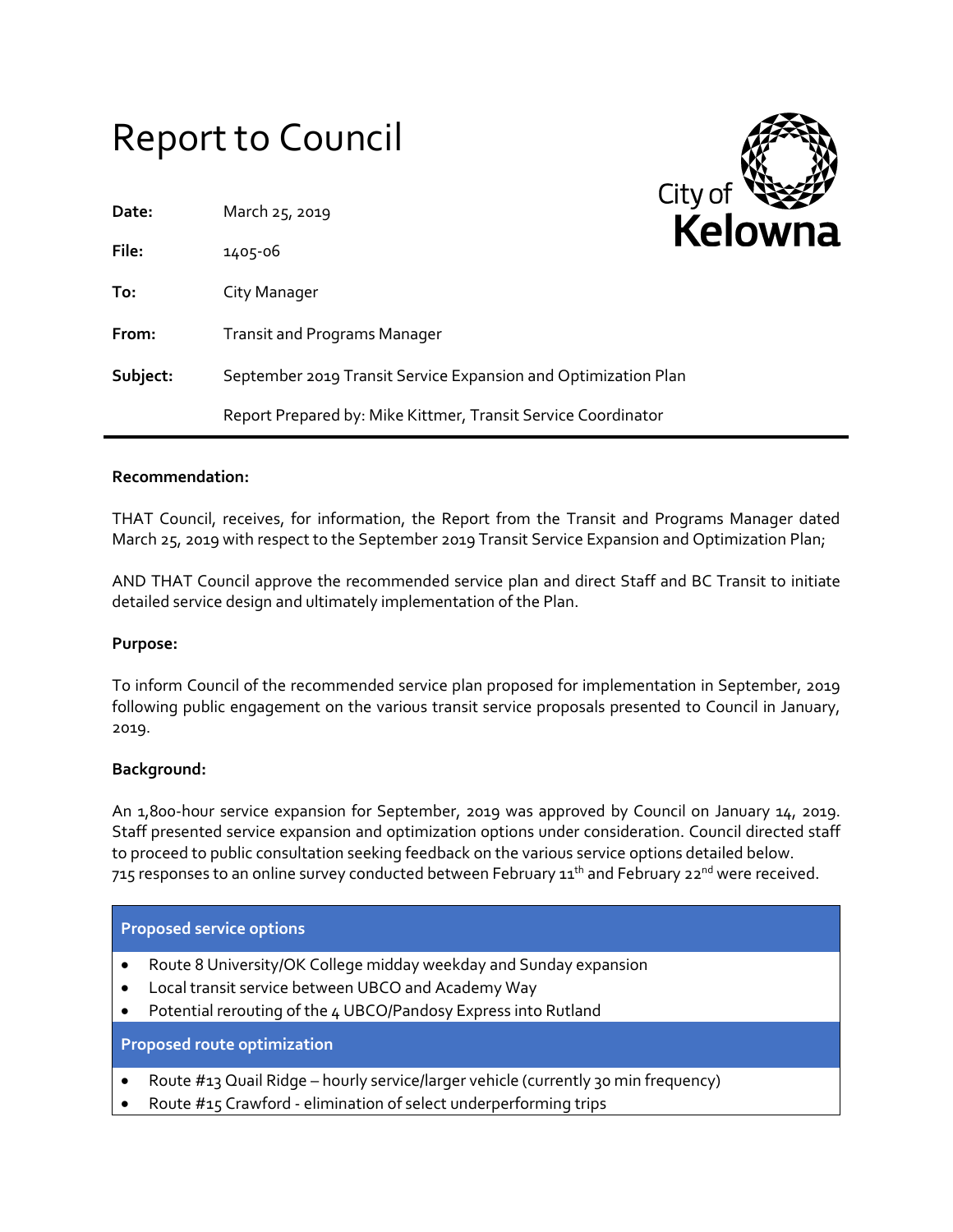# **Service Investment Prioritization:**

The Transit Future Action Plan details the hierarchical approach to transit service improvement prioritizing service reliability and safety followed by a focus on ensuring buses are well utilized but not overcrowded. With this in mind, the most pressing issue facing the system is service reliability and passenger volume growth on route #8 University, the highest performing route in the system.

# **Service Recommendation and Rationale:**

Rides per trip on the #8 in the mid-day service period (9am to 2pm) and on Sunday afternoons is exceeding that of peak periods at approximately 60 rides per trip. The proposal to increase service levels on route #8 in both service periods was viewed very favorably by survey respondents. Addressing the need for increased mid-day service on weekdays on route #8 will require the full extent of the approved 1,800 expansion hours as well as an additional 550 hours proposed to be recovered from reallocation of underperforming service provided on route #15 Crawford. The reduction of service on route 15 was opposed by only 13% of respondents. Further analysis of ridership data has identified that Saturday service on the #8 has excess capacity that could be reallocated to Sundays to better balance resources to demand on weekends.

Although there was a reasonable level of public support for reallocating service from route #13 Quail Ridge to bolster service between UBCO and the Academy Way housing, it is recommended that a solution for Academy Way be addressed through a future expansion. Survey respondents commented that reducing frequency on the 13 would make it more difficult to meet class times and that walking to campus is generally not a viable option for Quail Ridge residents. A review of Fall 2018 ridership data also indicates that there may be challenges with focusing demand on fewer trips despite assigning a medium duty bus.

The proposal to re-route #4 Pandosy/UBCO Express through Rutland was generally well supported however, there were some concerns raised about this route change altering the nature of this service as an express route. Given the limited expansion resources available for Fall 2019, it is recommended that this option be considered for future expansion in the context of a comprehensive review of the transit network in Rutland.

| Service Improvement Proposal | <b>Service Hour</b><br>Requirement                                                   |                  |
|------------------------------|--------------------------------------------------------------------------------------|------------------|
| $\mathbf{1}$                 | Improve midday service on weekdays1                                                  | 2,350            |
| 2.                           | Improve Sunday afternoon service by reallocating underperforming Saturday<br>service | N/A <sub>2</sub> |

<sup>1</sup> From 30 minute headways to 20 minute headways.

 $\overline{\phantom{a}}$ 

<sup>2</sup> These improvements would be accommodated by reallocating underperforming service on Route 8 on Saturdays.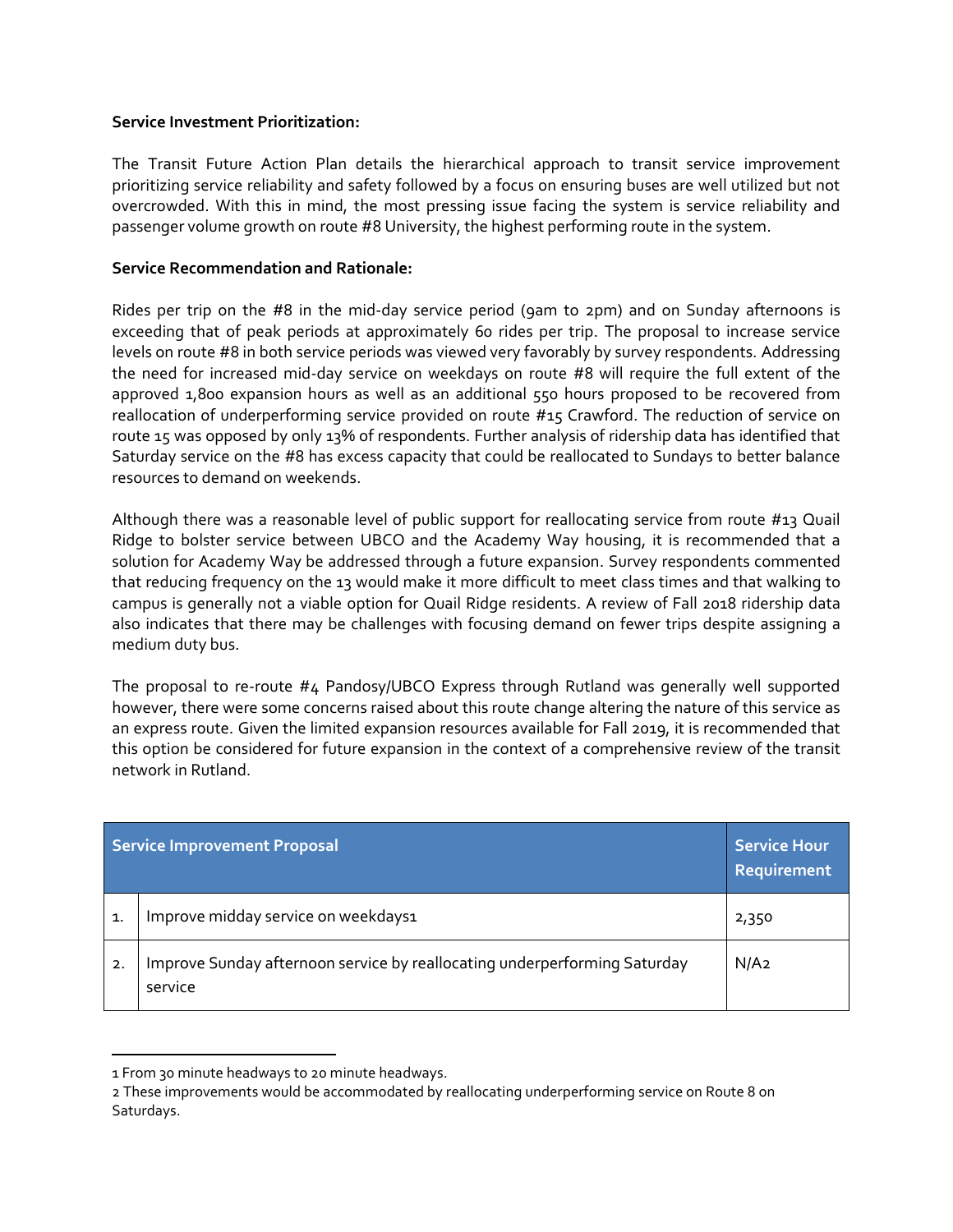Detailed public engagement results and background in support of the recommended service proposal are included in the Kelowna Service Change Plan – Fall 2019 report by BC Transit (attached as an appendix of this report).

Council's approval to proceed with detailed service design and implementation of the recommended service plan for September, 2019 is respectfully requested.

# **Internal Circulation:**

Communications Advisor, Community Engagement Divisional Director, Infrastructure Financial Planning Manager Integrated Transportation Department Manager

# **Financial/Budgetary Considerations:**

The recommended Fall 2019 Conventional Transit service recommendations are accommodated within the 2019 transit operating budget request approved by Council in December 2018. An 1,800-hour service expansion first presented within the BC Transit TIPS Expansion MOU was endorsed by Council in August of 2018.

## **External Agency/Public Comments:**

# **Considerations not applicable to this report:**

Legal/Statutory Authority Legal/Statutory Procedural Requirements Existing Policy Personnel Implications Communications Comments Alternate Recommendation

Submitted by:

 $\overline{\mathcal{H}}$ 

J. Dombowsky, Transit and Programs Manager

Reviewed & approved by: R. Villarreal, Department Manager, Integrated Transportation